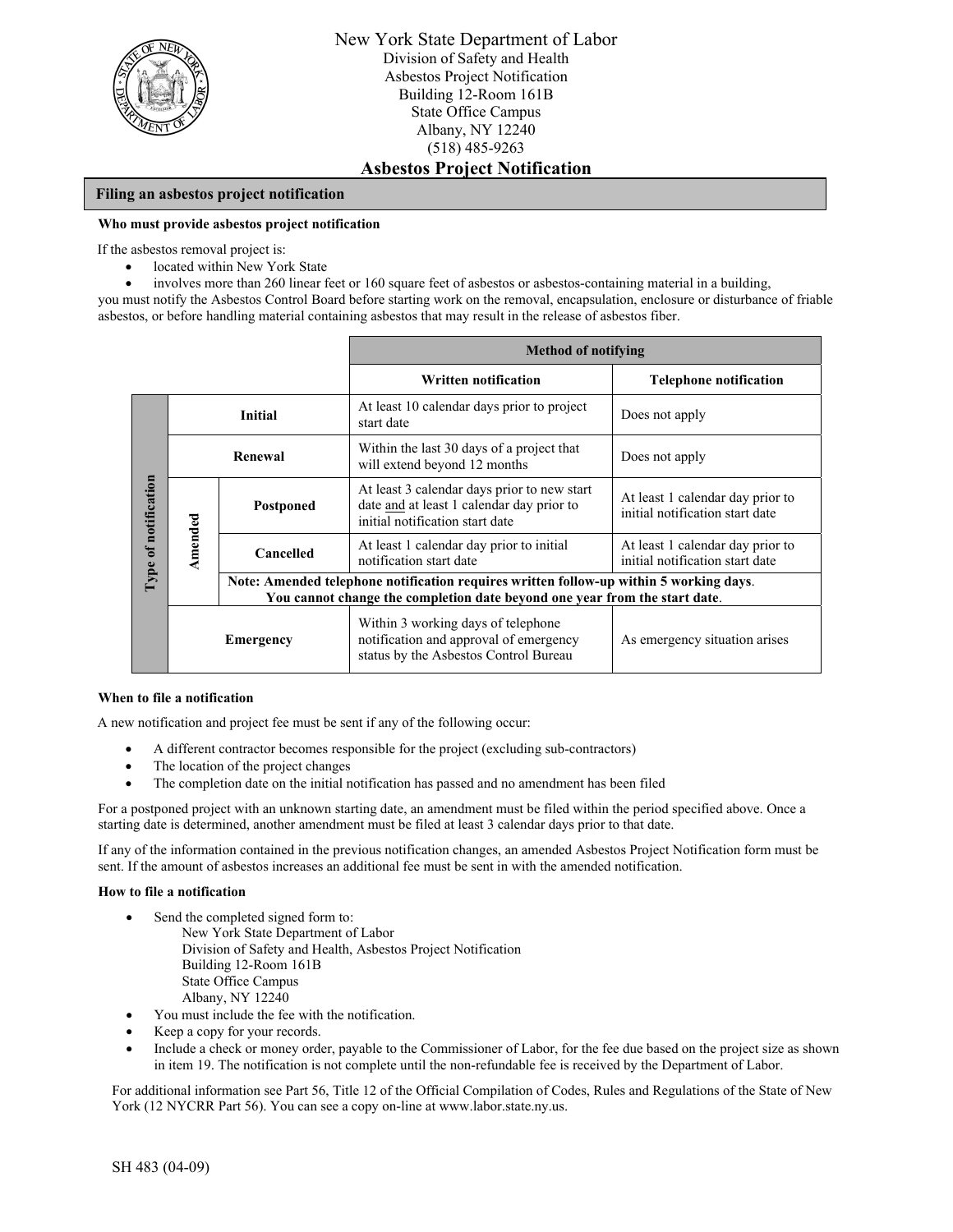

New York State Department of Labor Division of Safety and Health Asbestos Project Notification Building 12-Room 161B State Office Campus Albany, NY 12240 (518) 485-9263 **Asbestos Project Notification** 

# Check only one type of notification below. **A. Type of notification**  Initial Complete all sections. The Department of Labor must receive this notification and fee at least 10 days before the project starts. Renewal Complete all sections. Submit with fee within the last 30 days of a project that will extend beyond 12 months. Amended Submit amended notification with all sections completed and amended item(s) circled. Cancelled Complete Section G and attach copy of initial notification or complete all sections. Emergency You must first call 518-485-9263 for prior approval of emergency status, then complete and return this form including: Emergency reference  $\frac{H_{\text{max}}}{H_{\text{max}}}$  \_\_ \_ \_ \_ \_ \_ \_ **B. Contractor information**  Provide all information requested below. 1. FEIN  $\|\cdot\|$   $\|\cdot\|$   $\|\cdot\|$   $\|\cdot\|$   $\|\cdot\|$   $\|\cdot\|$  2. Asbestos license number 3. Contractor name and address 4. Mailing address (if different)  $\mathcal{L}_\text{max}$  , and the contribution of the contribution of the contribution of the contribution of the contribution of the contribution of the contribution of the contribution of the contribution of the contribution of t  $\mathcal{L}_\text{max}$  , and the contribution of the contribution of the contribution of the contribution of the contribution of the contribution of the contribution of the contribution of the contribution of the contribution of t  $\mathcal{L}_\text{max}$  , and the contribution of the contribution of the contribution of the contribution of the contribution of the contribution of the contribution of the contribution of the contribution of the contribution of t  $\mathcal{L}_\text{max}$  , and the contribution of the contribution of the contribution of the contribution of the contribution of the contribution of the contribution of the contribution of the contribution of the contribution of t Provide all information requested below for the building/site where the asbestos project will be conducted.  **C. Project site information**  5. Project dates: Starting date \_\_\_\_\_\_\_\_\_\_\_\_\_\_\_\_\_\_\_\_\_\_\_ Completion date \_\_\_\_\_\_\_\_\_\_\_\_\_\_\_\_\_\_\_\_\_\_\_\_\_\_\_\_ If amended: Starting date Completion date 6. Project location: County Name of building Room or other specific location Bridge Projects only. Bridge ID Number: \_\_\_ \_\_ \_\_ \_\_ \_\_ \_\_ \_\_ \_\_ Street address \_\_\_\_\_\_\_\_\_\_\_\_\_\_\_\_\_\_\_\_\_\_\_\_\_\_\_\_\_\_\_\_\_\_\_\_\_\_\_\_\_\_\_\_\_\_\_\_\_\_\_\_\_\_\_\_\_\_\_\_\_\_\_\_\_\_\_\_\_\_\_\_\_\_\_\_\_ City, Town or Village \_\_\_\_\_\_\_\_\_\_\_\_\_\_\_\_\_\_\_\_\_\_\_\_\_\_\_\_\_\_\_\_ State \_\_\_\_\_\_\_\_\_\_\_ Zip Code \_\_\_\_\_\_\_\_\_\_\_\_\_\_\_ 7. Building information Current use the set of the set of the set of the set of the set of the set of the set of the set of the set of the set of the set of the set of the set of the set of the set of the set of the set of the set of the set of t Prior use example and the Building size sq. ft. Is this a Federal building?  $\Box$  No  $\Box$  Yes 8. Building representative/site contact: Name \_\_\_\_\_\_\_\_\_\_\_\_\_\_\_\_\_\_\_\_\_\_\_\_\_\_\_\_\_\_\_\_\_\_\_ Phone number (\_\_\_\_) \_\_\_\_\_\_\_\_\_\_\_\_\_\_\_

SH 483 (04-09)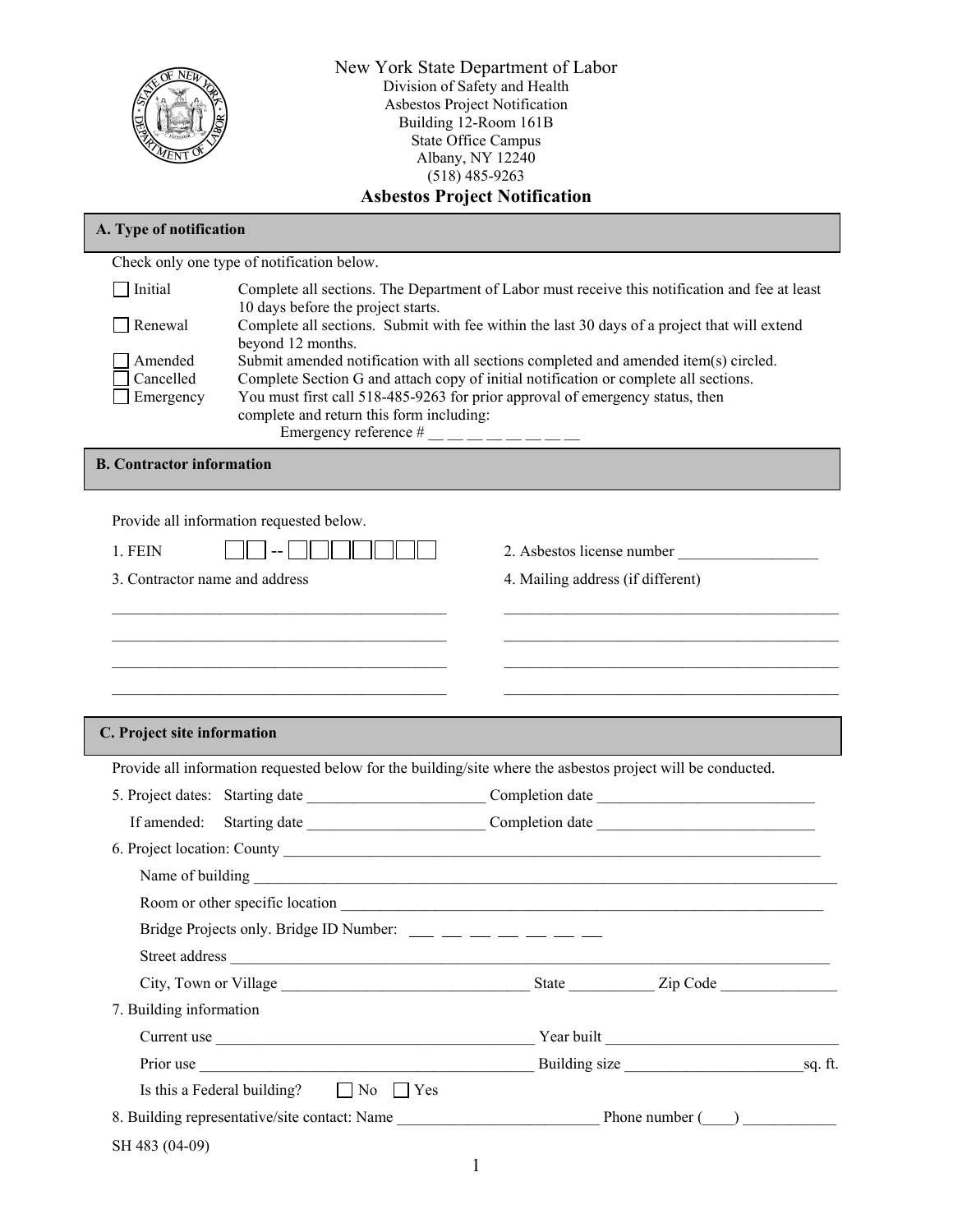**D. Project details** 

Provide all of the information requested below relating to specifics of asbestos removal.

9. Is this a phased project?  $\Box$  No  $\Box$  Yes

If yes, list scope, location and starting and end dates for each phase below. If there are more than 4 phases, please use Section F to continue.

| <b>Start date</b>                                                                                                                                                                                                                                                                                                                                                                              | <b>End date</b>                                                                                                                                                                                |                                           | Location                                                                                 | <b>Scope</b>      |  |  |
|------------------------------------------------------------------------------------------------------------------------------------------------------------------------------------------------------------------------------------------------------------------------------------------------------------------------------------------------------------------------------------------------|------------------------------------------------------------------------------------------------------------------------------------------------------------------------------------------------|-------------------------------------------|------------------------------------------------------------------------------------------|-------------------|--|--|
|                                                                                                                                                                                                                                                                                                                                                                                                |                                                                                                                                                                                                |                                           |                                                                                          |                   |  |  |
|                                                                                                                                                                                                                                                                                                                                                                                                |                                                                                                                                                                                                |                                           |                                                                                          |                   |  |  |
|                                                                                                                                                                                                                                                                                                                                                                                                |                                                                                                                                                                                                |                                           |                                                                                          |                   |  |  |
|                                                                                                                                                                                                                                                                                                                                                                                                |                                                                                                                                                                                                |                                           |                                                                                          |                   |  |  |
|                                                                                                                                                                                                                                                                                                                                                                                                |                                                                                                                                                                                                |                                           | 10. Will sub-contractor(s) be used: $\Box$ No $\Box$ Yes (If yes, complete lines below.) |                   |  |  |
|                                                                                                                                                                                                                                                                                                                                                                                                |                                                                                                                                                                                                |                                           | Name                                                                                     | Asbestos Lic. No. |  |  |
|                                                                                                                                                                                                                                                                                                                                                                                                |                                                                                                                                                                                                |                                           | Name                                                                                     | Asbestos Lic. No. |  |  |
|                                                                                                                                                                                                                                                                                                                                                                                                | $\Box$ Night work<br>Shift work<br>Weekend work<br>11. Do you anticipate doing:                                                                                                                |                                           |                                                                                          |                   |  |  |
|                                                                                                                                                                                                                                                                                                                                                                                                |                                                                                                                                                                                                |                                           |                                                                                          |                   |  |  |
|                                                                                                                                                                                                                                                                                                                                                                                                |                                                                                                                                                                                                | 12. The party you are doing the work for: |                                                                                          |                   |  |  |
|                                                                                                                                                                                                                                                                                                                                                                                                |                                                                                                                                                                                                |                                           |                                                                                          |                   |  |  |
|                                                                                                                                                                                                                                                                                                                                                                                                |                                                                                                                                                                                                |                                           |                                                                                          |                   |  |  |
|                                                                                                                                                                                                                                                                                                                                                                                                |                                                                                                                                                                                                |                                           |                                                                                          |                   |  |  |
|                                                                                                                                                                                                                                                                                                                                                                                                |                                                                                                                                                                                                |                                           |                                                                                          |                   |  |  |
| 13. Dollar amount of contract between parties named in Item 3 and Item 12. \$<br>14. If work is being conducted under a variance, check appropriate box and supply variance number.<br>Note: Forms AV 86 through AV 120 can no longer be used. Please refer to Part 56 of Title 12 of the<br>Official Compilation of Codes, Rules and Regulations of the State of New York (12 NYCRR Part 56). |                                                                                                                                                                                                |                                           |                                                                                          |                   |  |  |
|                                                                                                                                                                                                                                                                                                                                                                                                | □ Applicable variance number: □ Individual variance petition number: □                                                                                                                         |                                           |                                                                                          |                   |  |  |
|                                                                                                                                                                                                                                                                                                                                                                                                |                                                                                                                                                                                                |                                           |                                                                                          |                   |  |  |
| a)                                                                                                                                                                                                                                                                                                                                                                                             | 15. Procedures and type of equipment and ventilation system used (attach additional sheets if necessary.)<br>Type of equipment and ventilation systems used: _________________________________ |                                           |                                                                                          |                   |  |  |
|                                                                                                                                                                                                                                                                                                                                                                                                |                                                                                                                                                                                                |                                           |                                                                                          |                   |  |  |
|                                                                                                                                                                                                                                                                                                                                                                                                |                                                                                                                                                                                                |                                           |                                                                                          |                   |  |  |
| $\mathbf{b}$                                                                                                                                                                                                                                                                                                                                                                                   | Name of air monitoring firm:                                                                                                                                                                   |                                           |                                                                                          |                   |  |  |
|                                                                                                                                                                                                                                                                                                                                                                                                |                                                                                                                                                                                                |                                           | Asbestos license number:                                                                 |                   |  |  |
| $\mathbf{c})$                                                                                                                                                                                                                                                                                                                                                                                  |                                                                                                                                                                                                |                                           |                                                                                          |                   |  |  |
|                                                                                                                                                                                                                                                                                                                                                                                                |                                                                                                                                                                                                |                                           |                                                                                          |                   |  |  |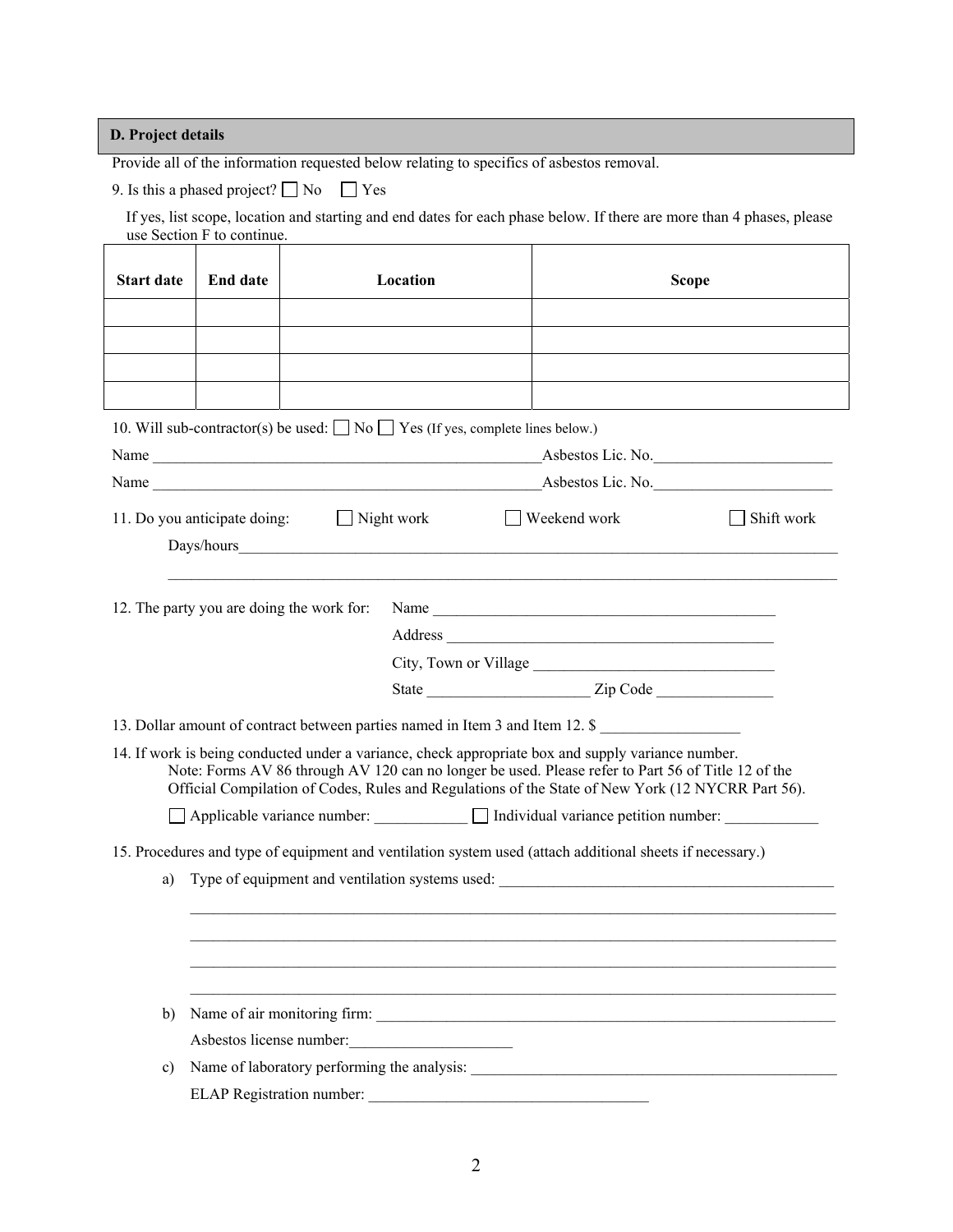|  |  | 16. Type of asbestos work (check all that apply) |  |  |  |
|--|--|--------------------------------------------------|--|--|--|
|--|--|--------------------------------------------------|--|--|--|

| Pipe related<br>Vessel covering  | Roofing/flashing<br>$\Box$ Siding<br>Other (specify)                          | Caulking/Mastic<br><b>VAT</b>                                                                  | Clean up<br>Sprayed on insulation              |  |  |  |  |
|----------------------------------|-------------------------------------------------------------------------------|------------------------------------------------------------------------------------------------|------------------------------------------------|--|--|--|--|
|                                  | Demolition: if site survey was previously submitted, provide the reference:   |                                                                                                |                                                |  |  |  |  |
|                                  |                                                                               |                                                                                                |                                                |  |  |  |  |
|                                  | NYS DEC permit number:                                                        |                                                                                                |                                                |  |  |  |  |
|                                  |                                                                               |                                                                                                |                                                |  |  |  |  |
|                                  |                                                                               |                                                                                                |                                                |  |  |  |  |
|                                  |                                                                               |                                                                                                |                                                |  |  |  |  |
|                                  |                                                                               |                                                                                                |                                                |  |  |  |  |
|                                  | Phone number:                                                                 |                                                                                                |                                                |  |  |  |  |
| 18. Waste disposal site          |                                                                               |                                                                                                |                                                |  |  |  |  |
|                                  |                                                                               |                                                                                                |                                                |  |  |  |  |
|                                  |                                                                               |                                                                                                |                                                |  |  |  |  |
|                                  |                                                                               |                                                                                                |                                                |  |  |  |  |
|                                  |                                                                               |                                                                                                |                                                |  |  |  |  |
|                                  | Zip Code:                                                                     |                                                                                                |                                                |  |  |  |  |
|                                  | Phone number:                                                                 |                                                                                                |                                                |  |  |  |  |
|                                  | 19. Type and amount of asbestos-containing material involved                  |                                                                                                |                                                |  |  |  |  |
| Friable linear feet              | <u> 1990 - John Stone, amerikansk politiker</u>                               | Friable square feet                                                                            |                                                |  |  |  |  |
|                                  | Non-Friable linear feet + $\qquad$                                            | Non-Friable square feet $+$                                                                    | <u> The Communication of the Communication</u> |  |  |  |  |
| <b>Total linear feet</b>         | $\qquad \qquad \displaystyle = \underline{\qquad \qquad }$                    | <b>Total square feet</b><br>$= \underbrace{\hspace{2.5cm}}_{\rule{2.5cm}{2.5cm} \textbf{2.1}}$ |                                                |  |  |  |  |
| <b>E.</b> Fee schedule           |                                                                               |                                                                                                |                                                |  |  |  |  |
|                                  | This fee is non-refundable. Refer to Item 19 to calculate your required fees. |                                                                                                |                                                |  |  |  |  |
|                                  | Check one box for linear feet and one box for square feet.                    |                                                                                                |                                                |  |  |  |  |
|                                  |                                                                               |                                                                                                |                                                |  |  |  |  |
| 20. Fee schedule:                | a) Linear feet                                                                | b) Square feet                                                                                 |                                                |  |  |  |  |
|                                  |                                                                               |                                                                                                |                                                |  |  |  |  |
|                                  |                                                                               |                                                                                                |                                                |  |  |  |  |
|                                  | $430 - 824$ (\$400)                                                           |                                                                                                | $260 - 499$ (\$400)                            |  |  |  |  |
|                                  | $825 - 1649$ (\$1,000)                                                        |                                                                                                | $500 - 999$ (\$1,000)                          |  |  |  |  |
|                                  | 1650 or more $(\$2,000)$                                                      |                                                                                                | 1000 or more  (\$2,000)                        |  |  |  |  |
| 21. Total fee due for project \$ |                                                                               | (add 20a and 20b)                                                                              |                                                |  |  |  |  |